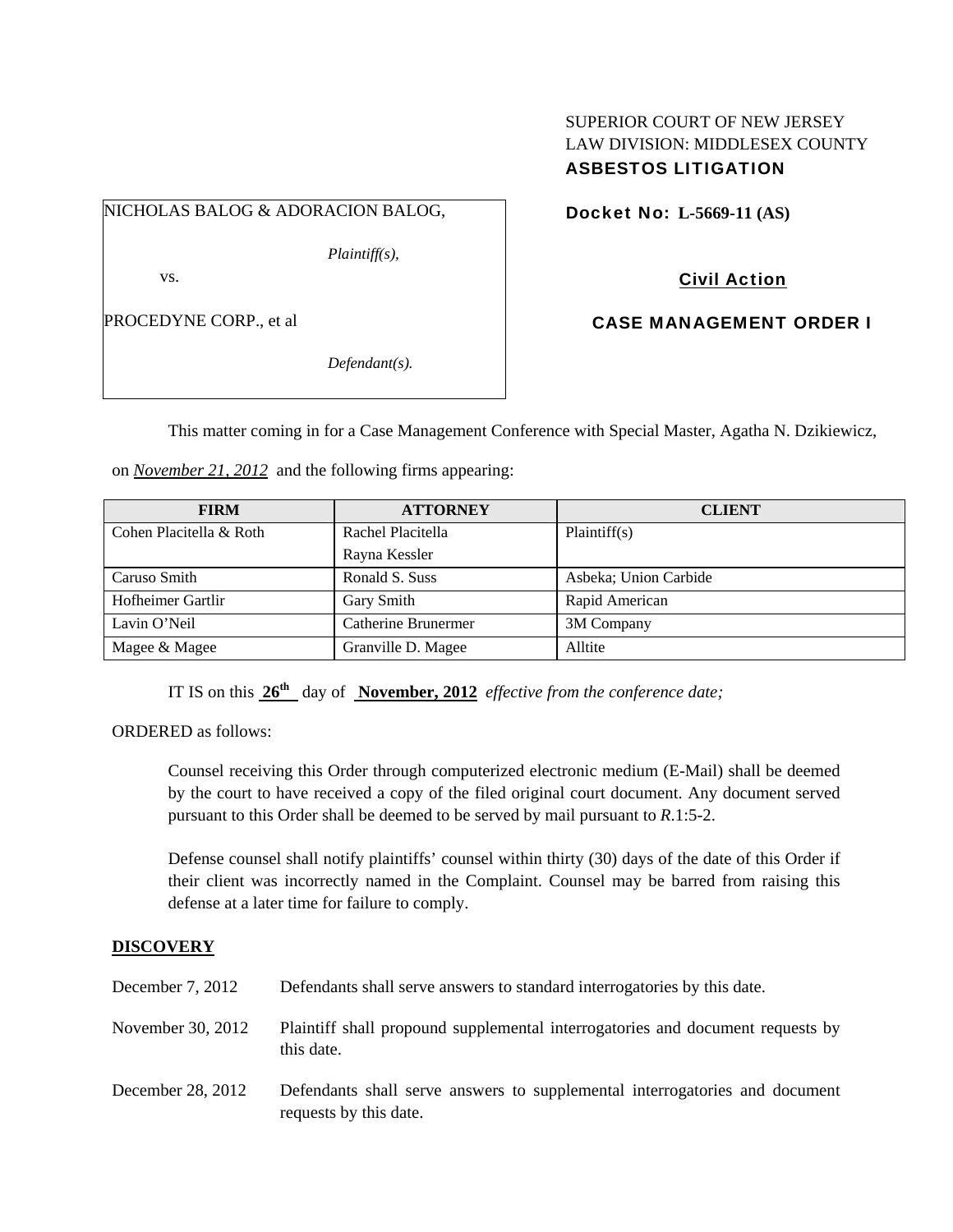| November 30, 2012 | Defendants shall propound supplemental interrogatories and document requests<br>by this date.                                                                                                               |
|-------------------|-------------------------------------------------------------------------------------------------------------------------------------------------------------------------------------------------------------|
| December 28, 2012 | Plaintiff shall serve answers to supplemental interrogatories and document<br>requests by this date.                                                                                                        |
| January 18, 2013  | Fact discovery, including depositions, shall be completed by this date. Plaintiff's<br>counsel shall contact the Special Master within one week of this deadline if all<br>fact discovery is not completed. |
| January 18, 2013  | Depositions of corporate representatives shall be completed by this date.                                                                                                                                   |

# **EARLY SETTLEMENT**

February 28, 2013 Settlement demands shall be served on all counsel and the Special Master by this date.

# **SUMMARY JUDGMENT MOTION PRACTICE**

- January 25, 2013 Summary judgment motions limited to product identification issues shall be filed
- February 22, 2013 Last return date for product identification summary judgment motions.

# **OTHER MOTIONS**

- February 8, 2013 Filing date.
- March 8, 2013 Return date.

### **MEDICAL DEFENSE**

- December 5, 2012 Any defendant wishing to present a medical defense shall advise all counsel of its intention by entering a Notice of Appearance of Defense Medical Counsel by this date. Any defendant who does not file such an appearance by this date may be foreclosed from asserting a medical defense.
- December 5, 2012 Plaintiff shall serve additional medical expert reports by this date.
- February 15, 2013 Defendants shall identify its medical experts and serve medical expert reports, if any, by this date.

# **LIABILITY EXPERT REPORTS**

- January 18, 2013 Plaintiff shall identify its liability experts and serve liability expert reports or a certified expert statement by this date or waive any opportunity to rely on liability expert testimony.
- February 15, 2013 Defendants shall identify its liability experts and serve liability expert reports, if any, by this date or waive any opportunity to rely on liability expert testimony.

\_\_\_\_\_\_\_\_\_\_\_\_\_\_\_\_\_\_\_\_\_\_\_\_\_\_\_\_\_\_\_\_\_\_\_\_\_\_\_\_\_\_\_\_\_\_\_\_\_\_\_\_\_\_\_\_\_\_\_\_\_\_\_\_\_\_\_\_\_\_\_\_\_\_\_\_\_\_\_\_\_\_\_\_\_\_\_\_\_\_\_\_\_\_\_\_\_\_\_\_\_\_\_\_\_\_\_\_\_\_